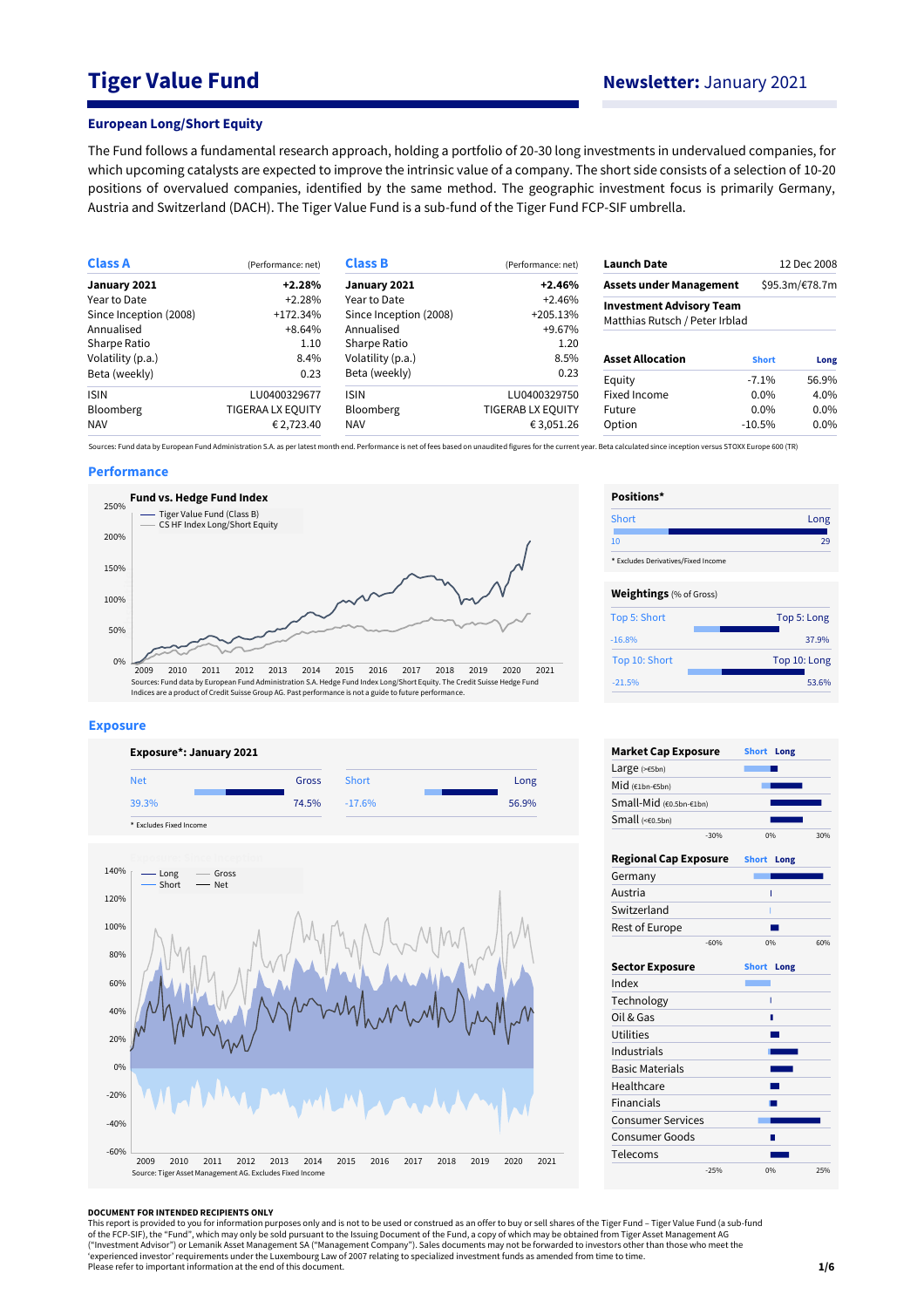# **Commentary: Up in challenging markets**

While most equity markets were down in January the Tiger Value Fund ("TVF") was up +2.28% (class A), 2.46% (class B) and 2.40% (class U), continuing its outperformance vs. peers and equity indices. In January, we decreased our net adjusted equity exposure from 37.0% to 33.5% (adjusted for the Tele Columbus takeover) by booking profits at some of our star performers. In addition, we closed some shorts and therefore reduced the TVF gross exposure from 86.7% to 74.5% (excl. fixed income) as equity markets were disrupted by a significant short squeeze in a few highly shorted US stocks. This seems to have triggered substantial de-grossing by some overleveraged hedge funds putting further pressure on equity prices. This short squeeze also spilled over to a few highly shorted stocks in Europe shorted by the same US hedge funds.

As a result of our 10-point scoring and risk/reward methodology, we escaped the short squeeze carnage unharmed. Analysis of the shareholder base and short interest is an integral part of our research process. In addition, our minimum risk/reward requirement of at least 1:2 (double the profit potential vs the maximum loss risk) prevents us from shorting stocks with substantial squeeze potential.

Our top long contributors were SGL Carbon (+66bp), Heidelberger Druck (+66bp), Metro (+55bp), Royal Mail (+50bp), K+S (+46bp) and BPOST (+32bp). In particular, the forgotten SGL Carbon (Eur 0.8bn MCAP) and Heidelberger Druck (Eur 0.36bn MCAP) had a strong performance of 73.4% and 64.4% respectively. At SGL Carbon the management bought SGL shares in November and early January, giving investors more confidence that the targeted Eur 100m cost savings will come through. Further, SGL could become a key supplier for the Apple car as well as a supplier for battery productions of automotive OEMs. The bullish management team participated in several virtual corporate conferences and triggered the strong share price performance in January as the sentiment for SGL was very negative with only sell and hold ratings from research analysts. On SGL management targets the company is still trading at 8x EV/EBIT a 50% discount to peers.

Also, Heidelberger Druck was re-discovered by investors after the company announced to double its capacity for its electric car charging systems division (up to Eur 50m). Compleo, a producer of charging stations, with expected 2021 revenues of Eur 50m trades on 6x sales which implies nearly 100% upside to Heidelberger's market capitalization. Further, giving the continued positive order momentum for its packaging printing machines in China and the rebound in Europe/USA, the company is back to revenue and profit growth for the coming years. On management targets Heidelberger still trades at 6x Price-Earnings Ratio 2022/23 which is a 60% discount to its printing peers.

On the negative side our performance was burdened by Zeal Network (-97bp) and Klöckner & Co (-34bp). Zeal suffered from profit taking after a stellar performance last year but also announced another guidance beat for 2020 which unfortunately only had a temporary positive impact on its share price. We stay invested as we see continued structural growth and a high operating leverage which will result into an accelerated profit growth over the coming years. Further, we expect positive news flow over the next 3-6 months such as the re-start of instant win games which would expand margins and could double Zeal's revenue growth potential.

At Klöckner we saw a few downgrades from steel analysts based on lower steel price expectations for H2 2021, giving Klöckner no credits for its digital transformation and steel sourcing platform. We think this is too short-sighted as Klöckner will crystalize the value of its sourcing platform XOM Materials by selling a stake to a financial investor or via an IPO in 2021/22. Further, the company will post a very strong Q1 2021 and its digitalization transformation will result in much higher margins structurally going forward. At 0.7x Price-to-Book and 4-6x EV/EBITDA 2021/22 the company is a bargain for financial and strategic investors.

The short book added +36bp (thereof +30bp from single shorts) as we had a mixed bag of positive and negative attributions from technology and consumer services shorts. We rolled over and increased our DAX option hedges which added +6bp to the monthly performance. Currently, we hold 200 February and 200 March DAX Puts with 12.5k exercise price which we financed via the short sale of 100 DAX Call options.

**DOCUMENT FOR INTENDED RECIPIENTS ONLY**

This report is provided to you for information purposes only and is not to be used or construed as an offer to buy or sell shares of the Tiger Fund – Tiger Value Fund (a sub-fund of the FCP-SIF), the "Fund", which may only be sold pursuant to the Issuing Document of the Fund, a copy of which may be obtained from Tiger Asset Management AG ("Investment Advisor") or Lemanik Asset Management SA ("Management Company"). Sales documents may not be forwarded to investors other than those who meet the 'experienced investor' requirements under the Luxembourg Law of 2007 relating to specialized investment funds as amended from time to time. Please refer to important information at the end of this document.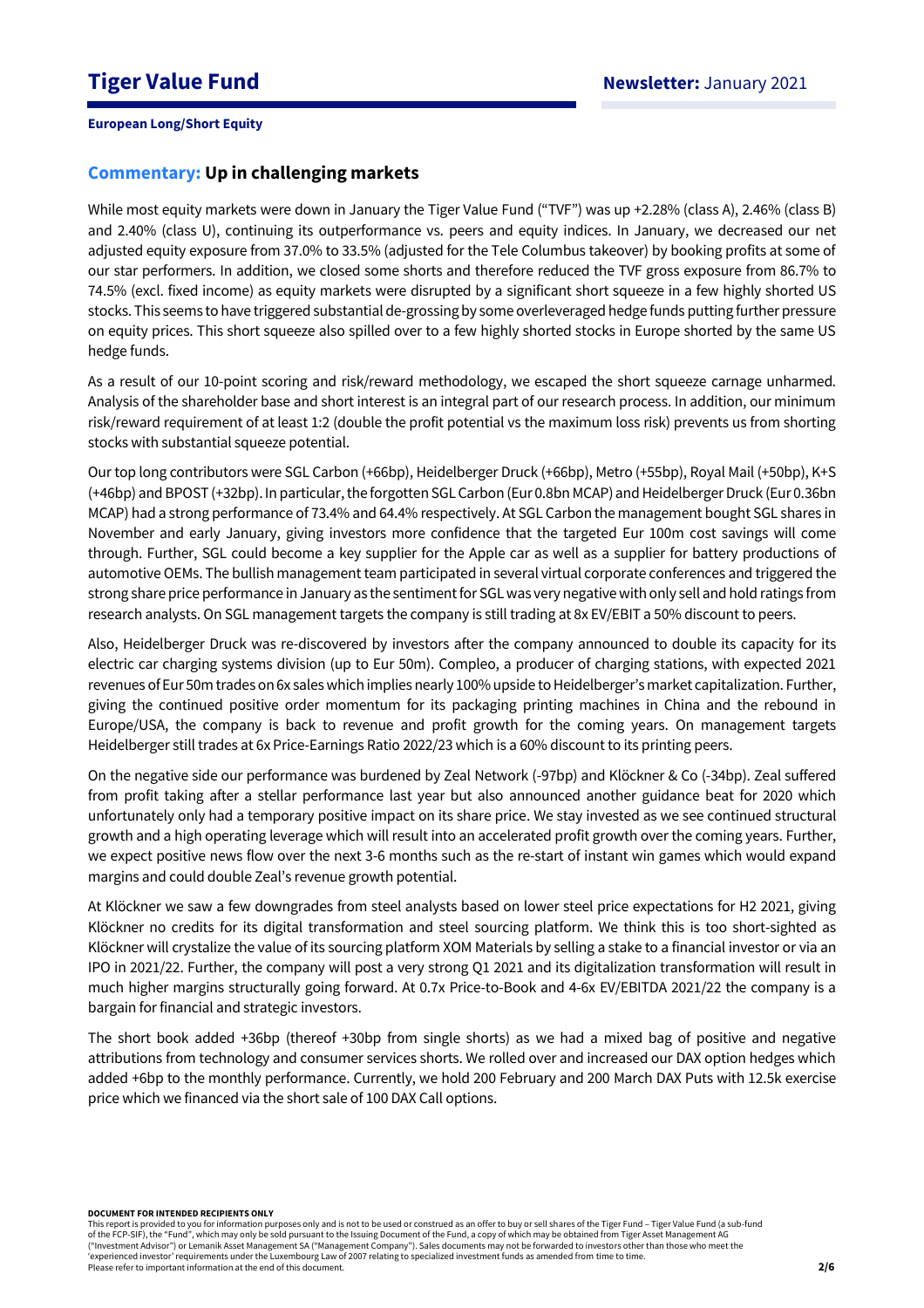# **Outlook: Pausing**

After a spirited start to the new year with the DAX rallying +3% in the first few days, European equity markets took a pause for the rest of the month and ended slightly down. For the month of January, the DAX lost -2.1% and the Stoxx Europe 600 TR declined -0.7%.

As we mentioned in the previous newsletter, we anticipated volatility to increase in the near term as equity markets had discounted a very smooth transition to normality. In January, it became increasingly clear that this return to normality would be slower than generally expected due to the continued virus mutations and a very slow vaccine roll-out.

Unsurprisingly, economic data was generally worse than forecast with German retail sales plunging -9.6% m/m in December (-2.0% expected) and the IFO index declining to 90.1 (91.4 expected), the lowest since July 2020. At the same time German inflation data was reported higher than expected in January (+0.8% m/m vs. +0.4% expected) showing some signs of underlying upward price pressure.

While the overall equity market was flat to down in January, there was significant stock and sector rotation which benefitted the Tiger Value Fund. In December and early January, we positioned the fund in a few forgotten value stocks which had a very strong performance in January (see stock commentary above). Even though we expect more sideways trading of the equity market as a whole, we see significant stock picking opportunities and expect a continued good investment environment for the Tiger Value Fund. We ended the month with a net adjusted equity exposure of 33.5% and expect this to moderately increase if we see more market volatility creating good long entry opportunities.

**Tiger Value Fund Team,**  4th February 2021

**DOCUMENT FOR INTENDED RECIPIENTS ONLY**

This report is provided to you for information purposes only and is not to be used or construed as an offer to buy or sell shares of the Tiger Fund – Tiger Value Fund (a sub-fund<br>of the FCP-SIF), the "Fund", which may only ("Investment Advisor") or Lemanik Asset Management SA ("Management Company"). Sales documents may not be forwarded to investors other than those who meet the 'experienced investor' requirements under the Luxembourg Law of 2007 relating to specialized investment funds as amended from time to time. Please refer to important information at the end of this document.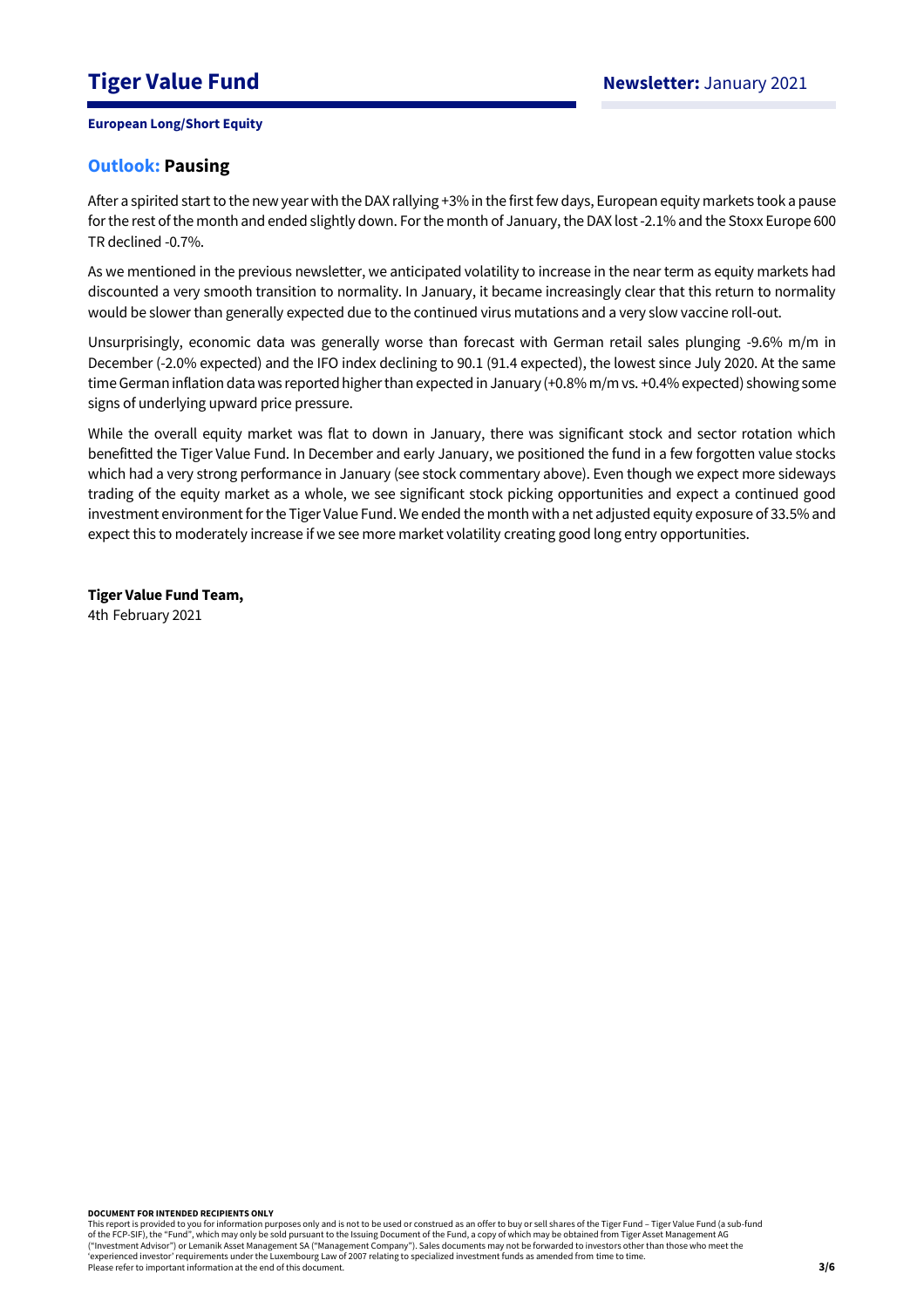# **Monthly Net Return**

| <b>Share Class A</b> | Jan      | Feb                      | Mar                      | Apr                      | May            | Jun                      | Jul                      | Aug                      | Sep                      | Oct                      | Nov                      | Dec      | Year                                                         |
|----------------------|----------|--------------------------|--------------------------|--------------------------|----------------|--------------------------|--------------------------|--------------------------|--------------------------|--------------------------|--------------------------|----------|--------------------------------------------------------------|
| 2021                 | 2.28%    | $\overline{\phantom{a}}$ | ÷,                       | $\overline{\phantom{a}}$ | ÷,             | ÷,                       | ÷,                       | ÷,                       | ÷,                       | ÷,                       | $\blacksquare$           |          | 2.28%<br>- (Year-to-Date)                                    |
| 2020                 | 2.02%    | $-4.01%$                 | $-6.80%$                 | 7.77%                    | 2.84%          | 7.79%                    | 1.31%                    | 2.69%                    | 0.76%                    | $-3.66%$                 | 7.84%                    | 6.85%    | 26.90%                                                       |
| 2019                 | 4.37%    | 0.23%                    | $-0.91%$                 | 1.44%                    | $-4.53%$       | 1.09%                    | 2.81%                    | 1.72%                    | 0.49%                    | 1.98%                    | 3.69%                    | 2.92%    | 16.05%                                                       |
| 2018                 | 0.02%    | $-0.11%$                 | $-2.45%$                 | 0.09%                    | $-0.17%$       | $-3.99%$                 | 2.20%                    | $-2.14%$                 | $-1.58%$                 | $-3.14%$                 | $-2.73%$                 | $-7.43%$ | $-19.73%$                                                    |
| 2017                 | 1.96%    | 1.31%                    | 3.33%                    | 0.22%                    | 2.12%          | 0.97%                    | $-1.07%$                 | $-1.23%$                 | $-0.77%$                 | 0.45%                    | 0.39%                    | 0.41%    | 8.30%                                                        |
| 2016                 | $-3.91%$ | 0.21%                    | 4.43%                    | 1.40%                    | $-0.99%$       | $-1.85%$                 | 0.91%                    | 1.05%                    | 0.41%                    | 0.22%                    | 0.15%                    | 2.70%    | 4.58%                                                        |
| 2015                 | 2.07%    | 3.13%                    | 4.23%                    | 0.99%                    | 1.54%          | $-1.60%$                 | 1.41%                    | $-1.20%$                 | $-2.10%$                 | 3.89%                    | 1.45%                    | 1.60%    | 16.29%                                                       |
| 2014                 | 1.88%    | 2.56%                    | 0.63%                    | 2.61%                    | 0.63%          | $-0.34%$                 | $-2.19%$                 | $-0.42%$                 | $-1.20%$                 | $-1.32%$                 | 1.83%                    | 1.14%    | 5.82%                                                        |
| 2013                 | 3.57%    | 1.49%                    | $-0.66%$                 | 0.24%                    | 2.70%          | $-0.67%$                 | 0.95%                    | 0.07%                    | 3.00%                    | 2.66%                    | 1.14%                    | $-0.54%$ | 14.73%                                                       |
| 2012                 | 4.48%    | 1.51%                    | 1.35%                    | $-1.68%$                 | $-1.05%$       | $-0.37%$                 | $-0.59%$                 | 0.69%                    | 1.85%                    | 0.57%                    | $-0.53%$                 | 1.44%    | 7.79%                                                        |
| 2011                 | 3.43%    | $-0.21%$                 | 1.47%                    | 2.14%                    | 0.25%          | $-0.81%$                 | $-1.32%$                 | $-3.41%$                 | 0.45%                    | $-1.72%$                 | $-2.24%$                 | 0.86%    | $-1.31%$                                                     |
| 2010                 | 0.50%    | 0.06%                    | 2.22%                    | $-0.32%$                 | $-3.08%$       | 2.04%                    | 0.05%                    | 0.58%                    | 3.25%                    | 1.62%                    | 0.18%                    | $-0.41%$ | 6.75%                                                        |
| 2009                 | 0.56%    | 1.73%                    | 0.46%                    | 2.87%                    | 3.60%          | 5.51%                    | 1.21%                    | 4.35%                    | 1.05%                    | 0.62%                    | 1.26%                    | $-1.29%$ | 24.04%                                                       |
| 2008                 | ÷,       | $\overline{a}$           | ÷,                       | $\overline{\phantom{a}}$ | $\overline{a}$ | $\overline{a}$           | ÷,                       | ÷,                       | $\overline{\phantom{a}}$ | ÷,                       | ÷,                       | 0.003%   | 0.003%                                                       |
|                      |          |                          |                          |                          |                |                          |                          |                          |                          |                          |                          |          | 8.64%<br>(Share Class A % Annualised Return Since Inception) |
| <b>Share Class B</b> | Jan      | Feb                      | Mar                      | Apr                      | May            | Jun                      | Jul                      | Aug                      | Sep                      | Oct                      | Nov                      | Dec      | Year                                                         |
| 2021                 | 2.46%    | ÷,                       | $\overline{\phantom{a}}$ | ÷,                       | $\overline{a}$ | $\overline{\phantom{a}}$ | $\blacksquare$           | $\overline{\phantom{a}}$ |                          | $\overline{\phantom{a}}$ | $\overline{\phantom{a}}$ |          | 2.46%<br>- (Year-to-Date)                                    |
| 2020                 | 2.06%    | $-3.97%$                 | $-6.76%$                 | 7.81%                    | 2.89%          | 7.64%                    | 1.36%                    | 2.90%                    | 0.84%                    | $-3.62%$                 | 8.13%                    | 7.31%    | 28.35%                                                       |
| 2019                 | 4.41%    | 0.26%                    | $-0.87%$                 | 1.48%                    | $-4.49%$       | 1.13%                    | 2.86%                    | 1.76%                    | 0.53%                    | 2.03%                    | 3.73%                    | 2.96%    | 16.64%                                                       |
| 2018                 | 0.07%    | $-0.07%$                 | $-2.41%$                 | 0.13%                    | $-0.13%$       | $-3.95%$                 | 2.25%                    | $-2.10%$                 | $-1.54%$                 | $-3.09%$                 | $-2.69%$                 | $-7.40%$ | $-19.33%$                                                    |
| 2017                 | 2.13%    | 1.43%                    | 3.58%                    | 0.27%                    | 2.30%          | 1.07%                    | $-1.03%$                 | $-1.19%$                 | $-0.73%$                 | 0.50%                    | 0.43%                    | 0.45%    | 9.47%                                                        |
| 2016                 | $-3.87%$ | 0.26%                    | 4.49%                    | 1.52%                    | $-1.01%$       | $-1.84%$                 | 0.95%                    | 1.10%                    | 0.46%                    | 0.27%                    | 0.20%                    | 2.91%    | 5.30%                                                        |
| 2015                 | 2.09%    | 3.33%                    | 4.55%                    | 1.09%                    | 1.69%          | $-1.68%$                 | 1.53%                    | $-1.24%$                 | $-2.06%$                 | 4.03%                    | 1.58%                    | 1.74%    | 17.69%                                                       |
| 2014                 | 2.04%    | 2.75%                    | 0.71%                    | 2.81%                    | 0.70%          | $-0.32%$                 | $-2.15%$                 | $-0.37%$                 | $-1.16%$                 | $-1.28%$                 | 1.87%                    | 1.19%    | 6.84%                                                        |
| 2013                 | 3.78%    | 1.62%                    | $-0.67%$                 | 0.30%                    | 2.91%          | $-0.69%$                 | 1.05%                    | 0.11%                    | 3.23%                    | 2.87%                    | 1.24%                    | $-0.53%$ | 16.15%                                                       |
| 2012                 | 4.52%    | 1.55%                    | 1.39%                    | $-1.64%$                 | $-1.01%$       | $-0.33%$                 | $-0.54%$                 | 0.73%                    | 1.89%                    | 0.61%                    | $-0.49%$                 | 1.40%    | 8.23%                                                        |
| 2011                 | 3.62%    | $-0.18%$                 | 1.56%                    | 2.27%                    | 0.21%          | $-0.71%$                 | $-1.28%$                 | $-3.37%$                 | 0.49%                    | $-1.68%$                 | $-2.20%$                 | 0.90%    | $-0.59%$                                                     |
| 2010                 | 0.57%    | 0.10%                    | 2.40%                    | $-0.28%$                 | $-3.04%$       | 2.08%                    | 0.05%                    | 0.62%                    | 3.32%                    | 1.80%                    | 0.19%                    | $-0.36%$ | 7.57%                                                        |
| 2009                 | 0.62%    | 1.87%                    | 0.52%                    | 3.25%                    | 3.90%          | 5.95%                    | 1.34%                    | 4.62%                    | 1.08%                    | 0.70%                    | 1.38%                    | $-1.26%$ | 26.51%                                                       |
| 2008                 |          |                          | ÷,                       | ÷,                       | ÷,             |                          |                          |                          | $\overline{\phantom{a}}$ | ÷,                       |                          | 0.02%    | 0.02%                                                        |
|                      |          |                          |                          |                          |                |                          |                          |                          |                          |                          |                          |          | 9.67%<br>(Share Class B% Annualised Return Since Inception)  |
| <b>Share Class U</b> | Jan      | Feb                      | Mar                      | Apr                      | May            | Jun                      | Jul                      | Aug                      | Sep                      | Oct                      | Nov                      | Dec      | Year                                                         |
| 2021                 | 2.40%    | ÷,                       | ÷,                       | $\overline{\phantom{a}}$ | ÷,             | $\overline{a}$           | $\overline{\phantom{a}}$ | ÷,                       | ä,                       | ÷.                       | $\overline{\phantom{a}}$ |          | 2.40%<br>- (Year-to-Date)                                    |
| 2020                 | 2.19%    | $-3.87%$                 | $-6.46%$                 | 7.87%                    | 2.95%          | 6.27%                    | 1.41%                    | 2.77%                    | 0.81%                    | $-3.54%$                 | 7.85%                    | 7.39%    | 27.29%                                                       |
| 2019                 | 4.34%    | 0.43%                    | $-0.65%$                 | 1.69%                    | $-4.27%$       | 1.31%                    | 3.06%                    | 2.07%                    | 0.73%                    | 2.27%                    | 3.38%                    | 3.18%    | 18.68%                                                       |
| 2018                 | 0.24%    | $-0.04%$                 | $-2.21%$                 | 0.24%                    | 0.20%          | $-3.78%$                 | 2.41%                    | $-1.91%$                 | $-1.23%$                 | $-2.86%$                 | $-2.44%$                 | $-7.22%$ | $-17.39%$                                                    |
| 2017                 |          |                          |                          |                          |                |                          | ä,                       | $-0.99%$                 | $-0.91%$                 | 0.62%                    | 0.67%                    | 0.60%    | $-0.02%$                                                     |

**7.08% (Share Class U % Annualised Return Since Inception)**

**DOCUMENT FOR INTENDED RECIPIENTS ONLY**

This report is provided to you for information purposes only and is not to be used or construed as an offer to buy or sell shares of the Tiger Fund – Tiger Value Fund (a sub-fund<br>of the FCP-SIF), the "Fund", which may only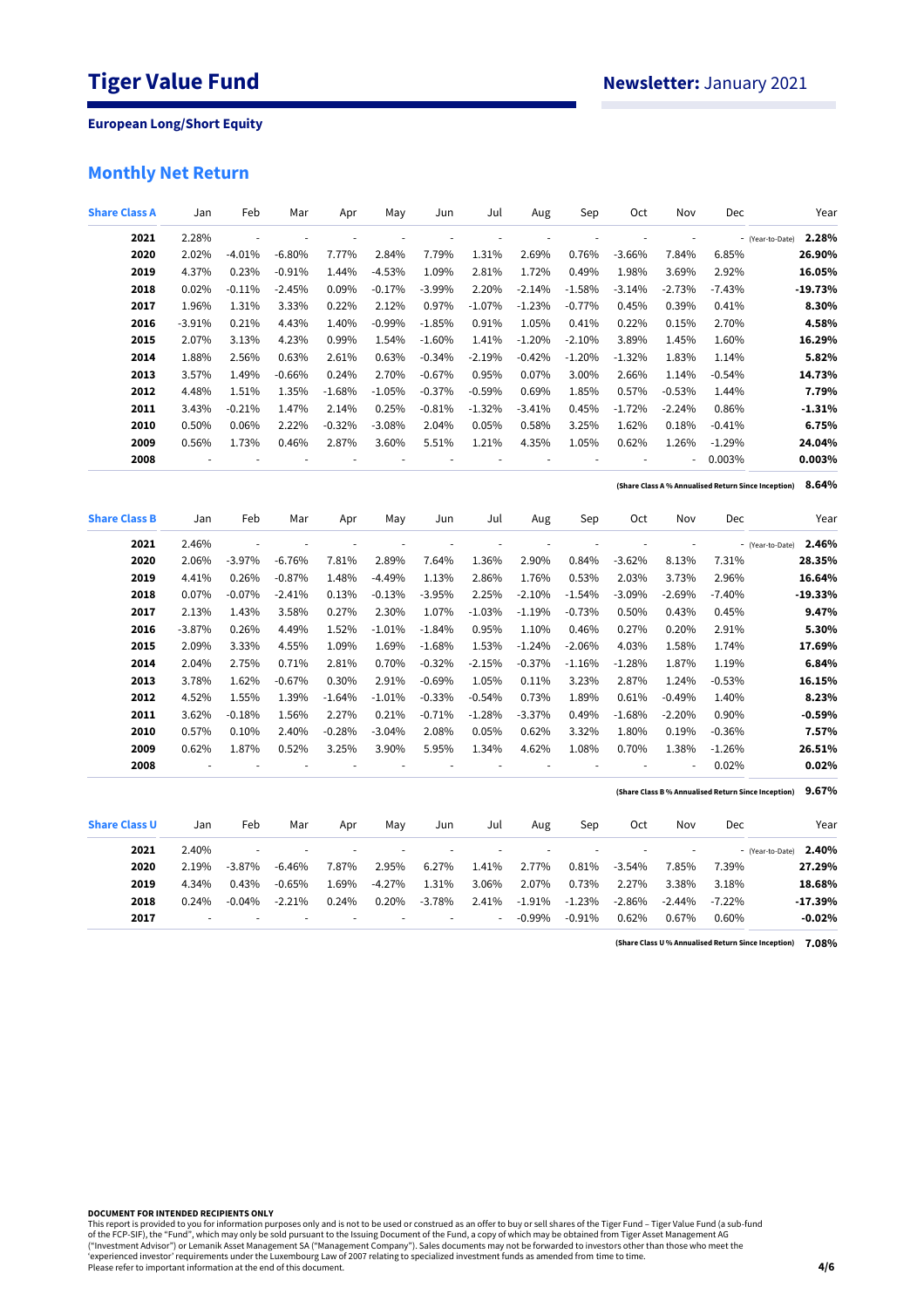# **Share Classes and Performance**

| <b>Share Class</b>        | <b>Class A</b>    | <b>Class B</b>    | <b>Class U</b>    | <b>Class V</b> |
|---------------------------|-------------------|-------------------|-------------------|----------------|
|                           |                   |                   |                   |                |
| <b>Investment Minimum</b> | € 125,000         | € 5,000,000       | US\$ 125,000      | € 2,500,000    |
| <b>Management Fee</b>     | 2.00%             | 1.50%             | 2.00%             | 1.50%          |
| <b>Performance Fee</b>    | 20%               | 15%               | 20%               | 20%            |
| Redemption                | Monthly*          | 6 months          | Monthly*          | 3 months       |
| <b>Subscription</b>       | Monthly           | Monthly           | Monthly           | Monthly        |
| <b>Income Treatment</b>   | Accumulation      | Accumulation      | Accumulation      | Distribution   |
| <b>Date of Inception</b>  | Dec 2008          | Dec 2008          | Aug 2017          | <b>TBA</b>     |
| <b>ISIN</b>               | LU0400329677      | LU0400329750      | LU1647855136      | LU1740273310   |
| <b>Bloomberg</b>          | TIGERAA LX EQUITY | TIGERAB LX EQUITY | TIGERVU LX EQUITY | <b>TBA</b>     |
| <b>NAV</b>                | € 2,723.40        | € 3,051.26        | \$1,277.61        | <b>TBA</b>     |
| <b>Performance (net)</b>  | <b>Class A</b>    | <b>Class B</b>    | <b>Class U</b>    |                |
| January 2021              | $+2.28%$          | $+2.46%$          | $+2.40%$          |                |
| <b>Year to Date</b>       | $+2.28%$          | $+2.46%$          | $+2.40%$          |                |
| Since inception           | $+172.34%$        | $+205.13%$        | $+27.76%$         |                |
| Annualised                | $+8.64%$          | +9.67%            | $+7.08%$          |                |
| <b>Sharpe Ratio</b>       | 1.10              | 1.20              | <b>NM</b>         |                |
| Volatility (p.a.)         | 8.4%              | 8.5%              | <b>NM</b>         |                |
| <b>Beta</b>               | 0.23              | 0.23              | <b>NM</b>         |                |

\* The redemption notice has to be faxed to the Administrator five business days prior to month end (cut-off 5pm CET). Please see the offering document for further information.<br>Sources: Fund data by European Fund Administra

# **Fund Information**

| <b>Base Currency</b>  | EUR                                |
|-----------------------|------------------------------------|
| <b>Fund Domicile</b>  | Luxembourg                         |
| <b>Fund Structure</b> | Open-ended multi-class             |
| Legal Entity          | <b>FCP-SIF</b>                     |
| Style Mandate         | Long/Short Equity and Active Value |
| Hurdle Rate           | None                               |
| High Water Mark       | Yes                                |
|                       |                                    |

# **Service Providers**

| <b>Management Company/</b><br><b>AIFM</b> | Lemanik Asset Management SA     |
|-------------------------------------------|---------------------------------|
| <b>Investment Advisor</b>                 | Tiger Asset Management AG       |
| <b>Prime Broker</b>                       | <b>SEBAB</b>                    |
| Custodian                                 | <b>SEB SA</b>                   |
| Administrator                             | European Fund Administration SA |
| <b>Auditor</b>                            | PricewaterhouseCoopers          |
| <b>Legal Advisor</b>                      | Linklaters LLP                  |



#### **DOCUMENT FOR INTENDED RECIPIENTS ONLY**

This report is provided to you for information purposes only and is not to be used or construed as an offer to buy or sell shares of the Tiger Fund – Tiger Value Fund (a sub-fund<br>of the FCP-SIF), the "Fund", which may only